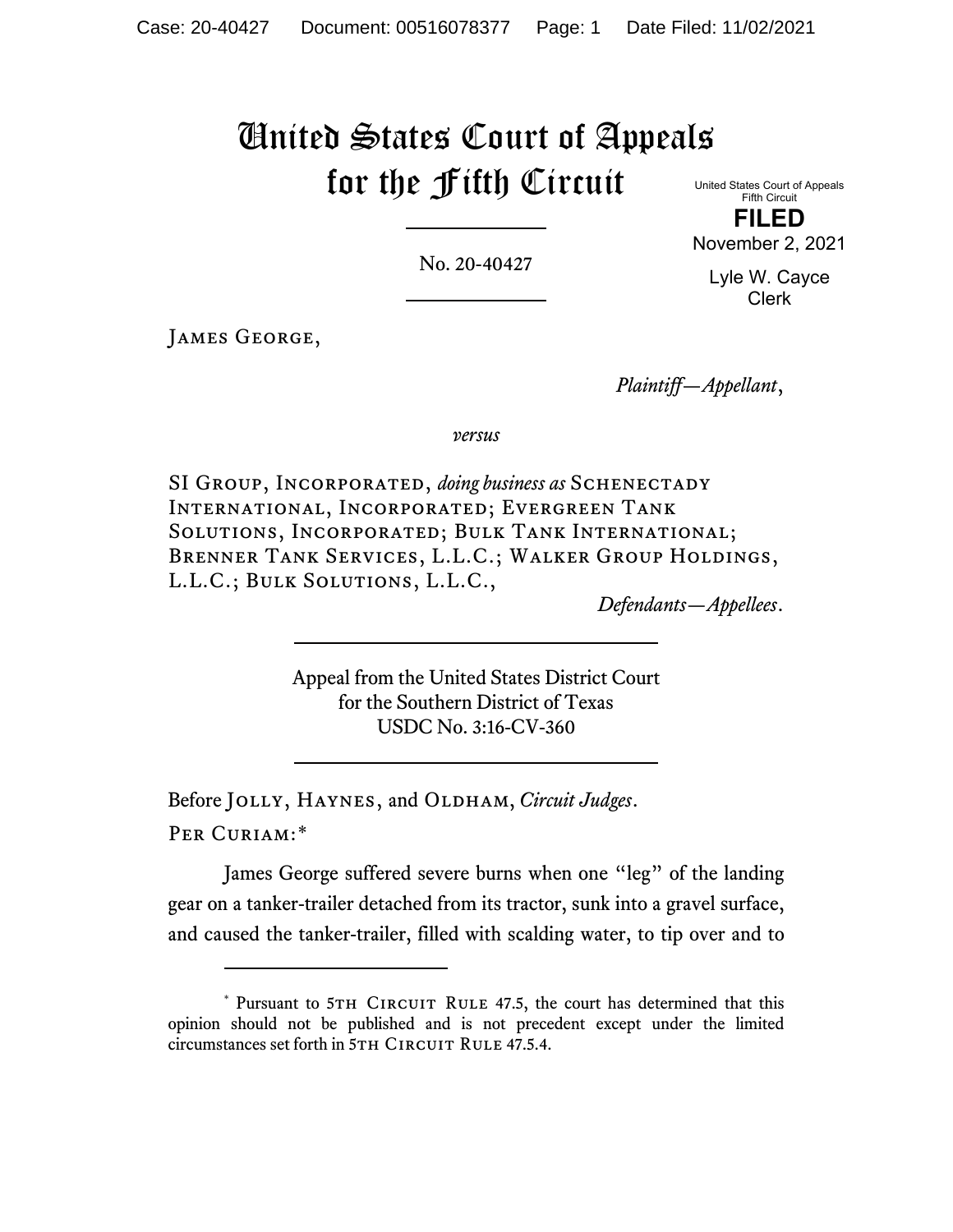spill its contents on him. George originally sued in Texas state court. In the operative complaint, he alleged a premises-defect claim against the owner of the property, SI Group, Inc. d/b/a Schenectady International, Inc. ("SI Group") and products-liability claims against Bulk Tank International, Bulk Solutions, L.L.C. ("Bulk Solutions"), Brenner Tank Services, L.L.C. ("Brenner Tank"), and Evergreen Tank Solutions, Inc. ("Evergreen").

SI Group removed the case to the Southern District of Texas based on diversity jurisdiction on December 21, 2016. George sought remand, but the district court denied his motion. Bulk Solutions, Brenner Tank, and Evergreen then moved to dismiss the complaint for failure to state a claim under Rule  $12(b)(6)$ .<sup>2</sup> The district court granted the motions. Later, the district court granted summary judgment dismissing the premises-defect claim against SI Group. George timely appealed, challenging both the Rule 12(b)(6) dismissal and the summary-judgment dismissal.

It is elemental that we must have subject matter jurisdiction to consider this appeal. *Howery v. Allstate Ins. Co.*, 243 F.3d 912, 919 (5th Cir. 2001); *Nat'l Football League Players Ass'n v. Nat'l Football League*, 874 F.3d 222, 225 (5th Cir. 2017) (explaining that the Court "must examine jurisdiction whenever subject matter jurisdiction appears fairly in doubt" (quotation omitted)). When removing the case from state court, SI Group asserted jurisdiction based upon diversity of citizenship. For federal courts to have jurisdiction under diversity, there must be complete diversity of citizenship between the parties and the amount in controversy must exceed \$75,000. *Mumfrey v. CVS Pharmacy, Inc.*, 719 F.3d 392, 397 (5th Cir. 2013). Citizenship for an individual is synonymous with the person's domicile; for a corporation, it is that of the state in which it is incorporated and the state

<span id="page-1-0"></span><sup>2</sup> Bulk Tank International did not answer or otherwise respond to the complaint.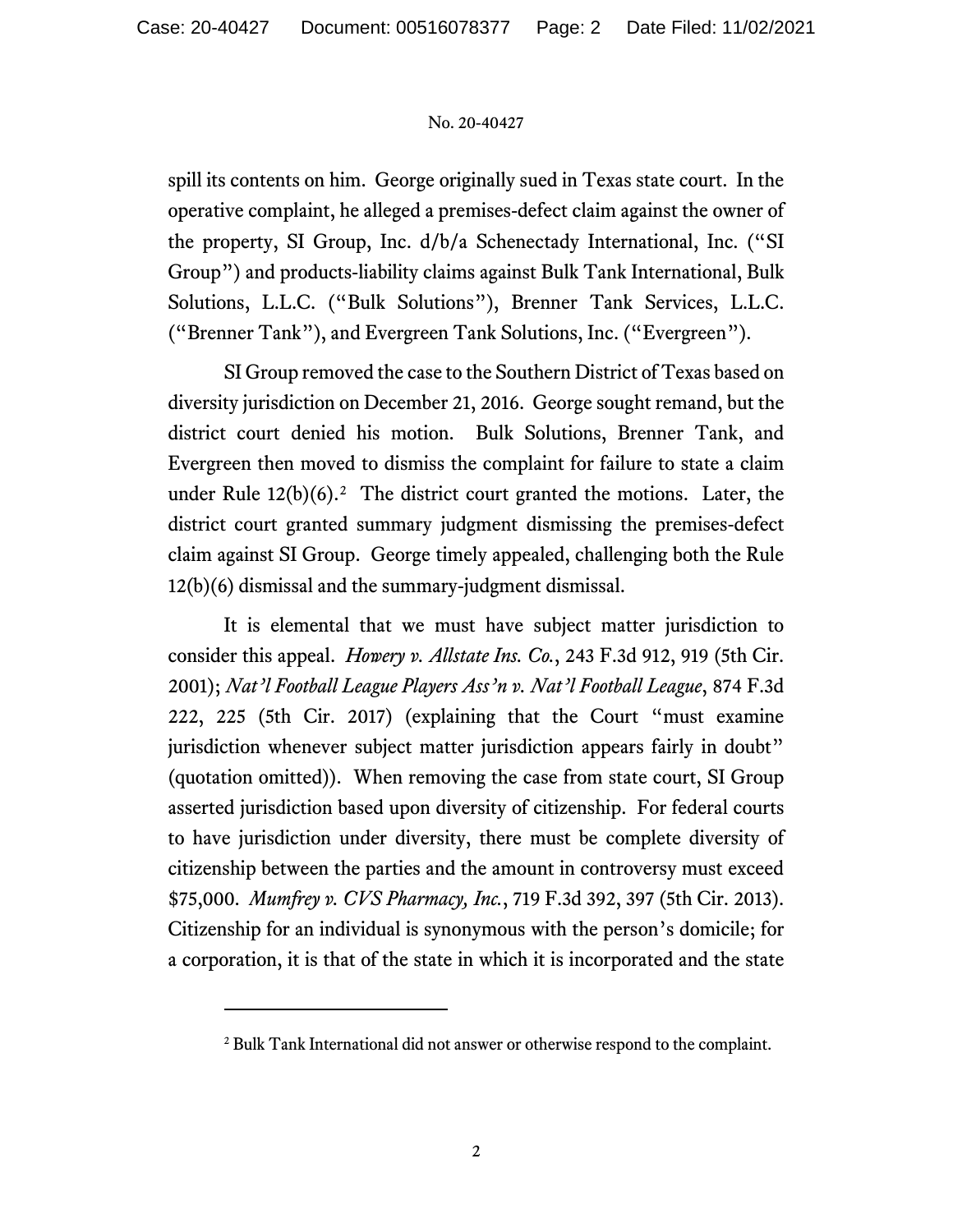where it has its principal place of business; for an L.L.C., it is that of any state where its members are citizens. *Mullins v. TestAmerica, Inc.*, 564 F.3d 386, 397 n.6 (5th Cir. 2009).

Appellees bear the burden of establishing jurisdiction because they removed this case to federal court. *See Kokkonen v. Guardian Life Ins. Co. of Am.*, 511 U.S. 375, 377 (1994) ("It is to be presumed that a cause lies outside [federal courts'] limited jurisdiction, and the burden of establishing the contrary rests upon the party asserting jurisdiction." (citation omitted)). Because this appeal comes after summary-judgment proceedings, appellees must show complete diversity with competent summary-judgment evidence, *see MidCap Media Fin., L.L.C. v. Pathway Data, Inc.*, 929 F.3d 310, 313–15 & n.\* (5th Cir. 2019), or with evidence that is judicially noticeable under Federal Rule of Evidence 201(b). "The jurisdictional facts that support removal must be judged at the time of the removal," *Gebbia v. Wal-Mart Stores, Inc.*, 233 F.3d 880, 883 (5th Cir. 2000), which in this case is December 21, 2016.

On appeal, it was initially unclear whether there was complete diversity of citizenship between all parties in these proceedings. Accordingly, we requested supplemental briefing on this issue. In response to our request, all parties filed supplemental letter briefs. George's letter brief asserts that appellees failed to meet their burden to show complete diversity between the parties, but because there is some reason to believe jurisdiction exists, requests that this Court remand the case to the district court to supplement the record with jurisdictional evidence. Evergreen's letter brief, which was adopted and joined by all other appellees, argues that this Court has jurisdiction because there is complete diversity between the parties. In support of its argument, Evergreen attached fifteen exhibits to its letter brief that were not included in the record on appeal. It asserts that the Court may nonetheless consider the attached exhibits because they are all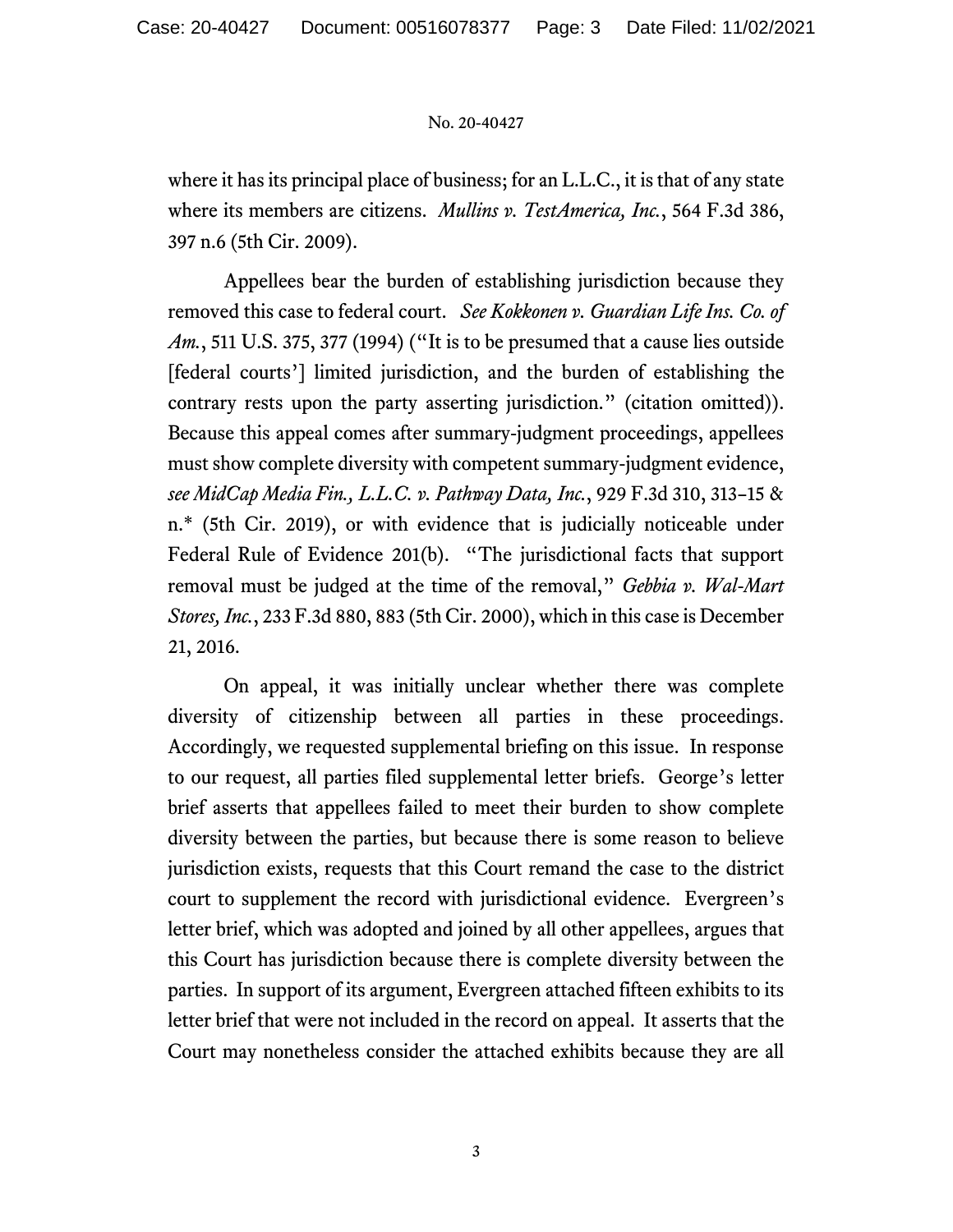judicially noticeable. We accept that George is a Texas citizen inasmuch as both George and appellees acknowledge that he is, but appellees have nonetheless failed to clearly show, with competent summary-judgment evidence or facts that we may judicially notice, that jurisdiction exists with respect to Walker Group Holdings, L.L.C. ("Walker") and Brenner Tank.

We first consider jurisdiction as it relates to Walker. According to a Certificate of Amendment Walker filed with the Texas Secretary of State in 2015, Walker's sole member is Wabash National, LP ("Wabash"). [3](#page-3-0) Thus, Walker's citizenship is tied to Wabash's citizenship, and Wabash is a citizen of every state in which one of its partners is a citizen. *See Harvey v. Grey Wolf Drilling Co.*, 542 F.3d 1077, 1079 (5th Cir. 2008) ("The citizenship of a limited partnership is based upon the citizenship of each of its partners."). Evergreen asserts that Wabash has two partners: Wabash National Trailer Centers, Inc. and Wabash National Corporation. Evergreen offers two items in support of this assertion: (1) a 2015 declaration of Erin J. Roth, the Senior Vice President General Counsel for Wabash National Corporation and the Secretary of Wabash National Corporation and Wabash National Trailer Centers, Inc., filed in a different case in the District of Kansas, and (2) Walker's First Supplemental Corporate Disclosure Statement. We will address each in turn.

First, Evergreen points to the 2015 declaration of Erin J. Roth attached to its supplemental letter brief. Ms. Roth's declaration, however, is not a part

<span id="page-3-0"></span><sup>&</sup>lt;sup>3</sup> The Court takes judicial notice of the facts contained within the Certificate of Amendment as they are "not subject to reasonable dispute because [they] . . . can be accurately and readily determined from [a source] whose accuracy cannot reasonably be questioned." *See* FED. R. EVID. 201(b); *Swindol v. Aurora Flight Scis. Corp.*, 805 F.3d 516, 518–19 (5th Cir. 2015) (taking judicial notice of "public records contained on the Mississippi Secretary of State's and the Virginia State Corporation Commission's websites").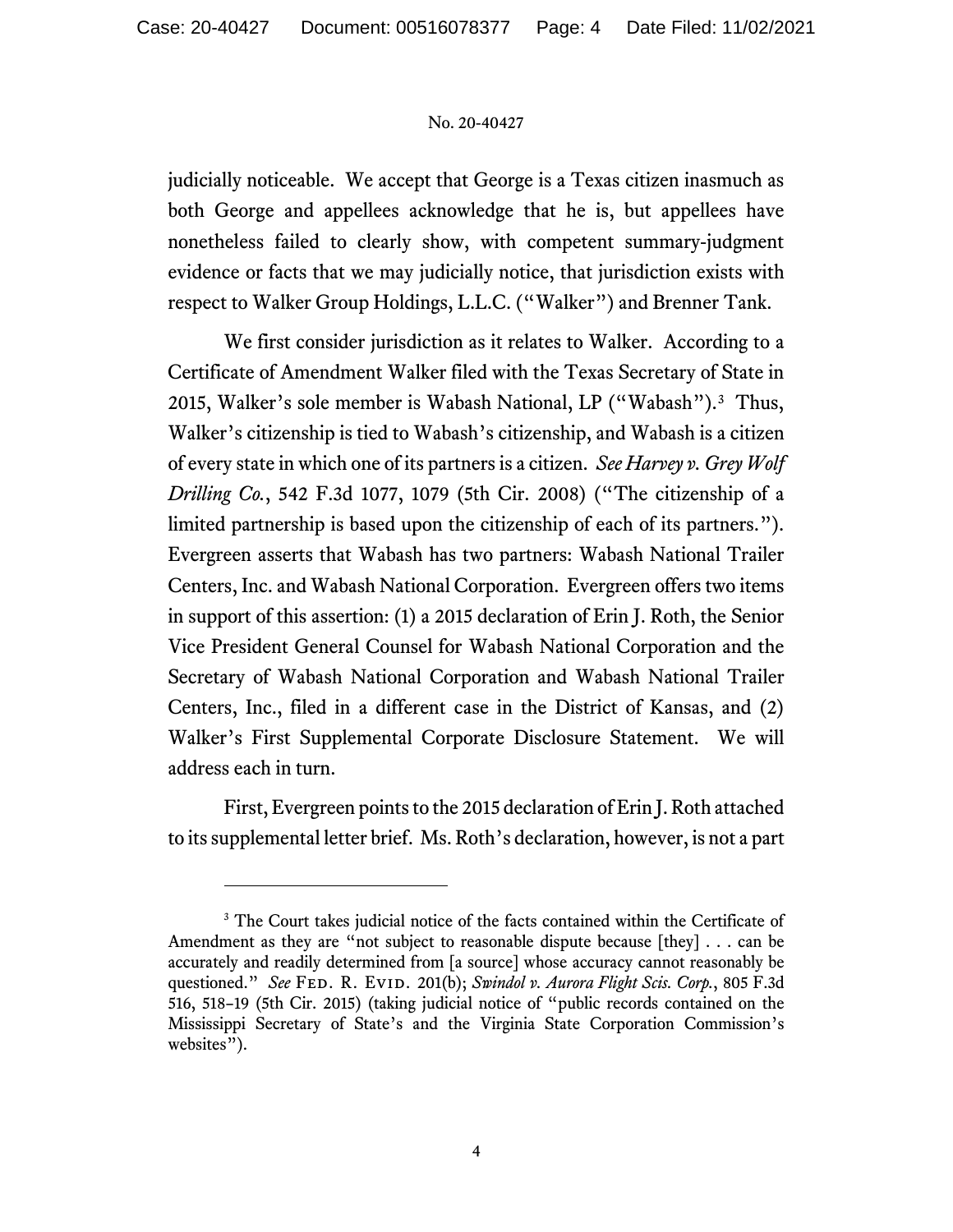of the record in this case; it is from an entirely different litigation in the District of Kansas. Moreover, the declaration's content is not a "fact that is not subject to reasonable dispute [that] . . . can be accurately and readily determined from sources whose accuracy cannot reasonably be questioned." Fed. R. Evid. 201(b); *cf. Swindol*, 805 F.3d at 518–19 (taking judicial notice of an encyclopedia entry and of public records on state websites). This effort is of the same sort that we forbade in *MidCap*. 929 F.3d at 315–16 (explaining that "MidCap asks us to consider new exhibits attached to its supplemental briefing that include declarations claiming Jeff and Joe are Texas and Georgia citizens respectively" and holding "it would be improper" to do so). Consequently, we do not take judicial notice of Ms. Roth's declaration.

Second, Evergreen points to Walker's First Supplemental Corporate Disclosure Statement, which claims that Wabash National "is a Delaware partnership that is owned by two partners: Wabash National Trailer Centers, Inc. and Wabash National Corporation." This statement, however, was made at the pleadings stage and is only Walker's unsupported claim about its citizenship. Walker's statement does little more than repeat the same conclusory and general jurisdictional statement SI Group gave in its initial notice of removal. *See Vantage Trailers, Inc. v. Beall Corp.*, 567 F.3d 745, 748 (5th Cir. 2009) (explaining, in the less burdensome motion-to-dismiss context and in a case where the plaintiff had invoked federal jurisdiction, that "[i]n evaluating jurisdiction, the district court must resolve disputed facts without giving a presumption of truthfulness to the plaintiff's allegations"). Walker's single bare assertion of its own citizenship at the pleadings stage is not enough to clearly establish jurisdiction following summary judgment proceedings. *See MidCap*, 929 F.3d at 315. Because appellees have failed to establish Wabash's citizenship, they have failed to establish Walker's citizenship.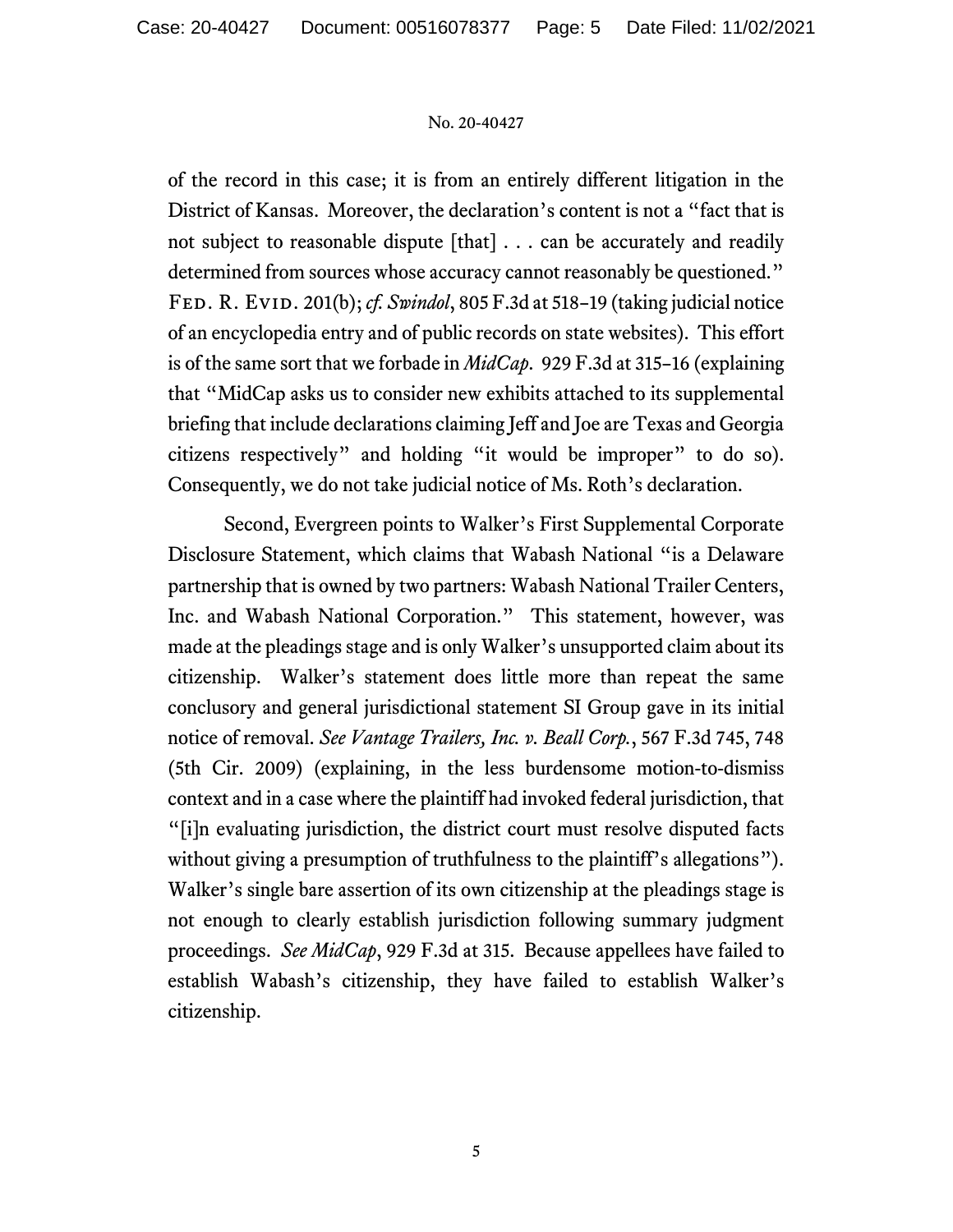Now, Brenner Tank. According to Brenner's 2016 Texas Franchise Tax Public Information Report,<sup>[4](#page-5-0)</sup> it has one member, Brenner Tank L.L.C. Thus, like Walker, Brenner Tank's citizenship is tied to Brenner Tank L.L.C.'s citizenship, and Brenner Tank L.L.C. is a citizen of every state in which one of its members is a citizen. *See Harvey*, 542 F.3d at 1079. Evergreen claims that Brenner Tank L.L.C.'s sole member is Walker. In support of this assertion, Evergreen points to an affidavit of Cheryl L. Seip, a Senior Paralegal for Wabash National Corporation, from a different litigation in the District of New Jersey, and SI Group's removal papers. The Court, however, will not take judicial notice of Ms. Seip's affidavit from a different case, *see MidCap*, 929 F.3d at 315–16, and SI Group's removal papers alone are insufficient at the summary judgment stage, *see Vantage Trailers, Inc.*, 567 F.3d at 748. Because appellees have failed to establish Brenner Tank L.L.C.'s citizenship, they have failed to establish Brenner Tank's citizenship.

Appellees have failed to show clearly that jurisdiction exists with respect to Walker Group Holdings, L.L.C. and Brenner Tank Services, L.L.C. But, as we have noted earlier in this opinion, appellees have proffered some evidence to suggest that jurisdiction does exist. Under these circumstances—"[w]here . . . jurisdiction is not clear from the record, but there is some reason to believe that jurisdiction exists, the Court may remand the case to the district court for amendment of the allegations and for the record to be supplemented." *Molett v. Penrod Drilling Co.*, 872 F.2d 1221, 1228 (5th Cir. 1989) (per curiam). We will do so here.

Accordingly, we ORDER a LIMITED REMAND to determine whether diversity jurisdiction exists. The Clerk of this Court shall provide

<span id="page-5-0"></span><sup>4</sup> As with Walker's Certificate of Amendment, the Court takes judicial notice of the facts contained within Brenner's 2016 Texas Franchise Tax Public Information Report. *See* Fed. R. Evid. 201(b); *Swindol*, 805 F.3d at 518–19.